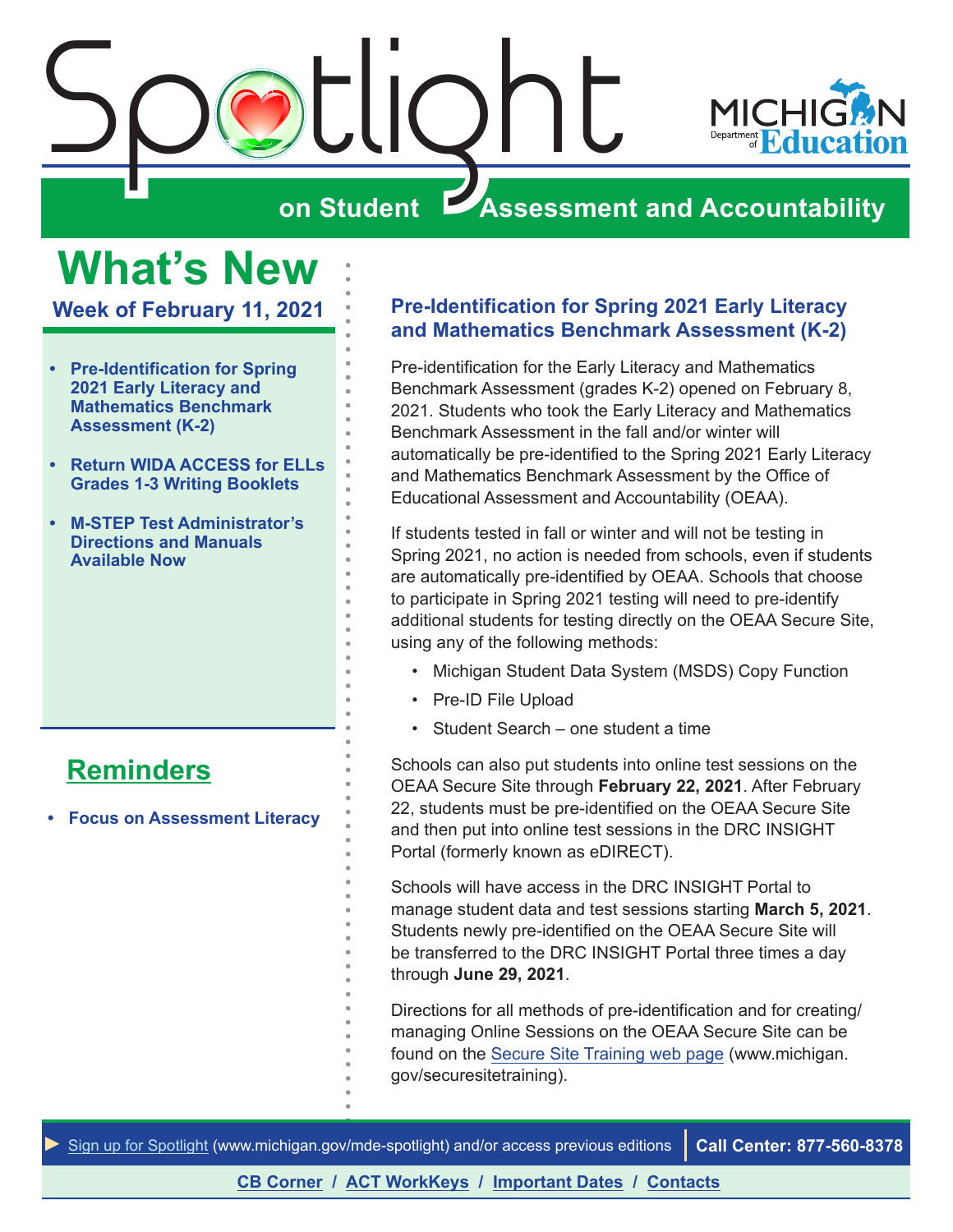## <span id="page-1-0"></span>**Return WIDA ACCESS for ELLs Grades 1-3 Writing Booklets**

As soon as students in grades 1-3 have completed the WIDA ACCESS for ELLs Writing test, the writing booklets can be returned to Data Recognition Corporation (DRC). DRC must begin processing these materials before the close of the testing window in order to meet data validation and score reporting deadlines for Michigan. This does not mean educators should adjust their testing schedules to quickly test students in grades 1-3. In addition to the grades 1-3 Online Writing Test Booklets, be prepared to send all testing materials back to DRC in the event of COVIDrelated school closures.

For information on returning materials to DRC, view the **After Testing tutorial** in the [WIDA Secure Portal.](https://www.wida-ams.us/) You can locate the tutorial by logging into the WIDA Secure Portal and selecting the **Online Grades 1-12**  tile from the ACCESS for ELLs Training Courses. Then, select **Afterward** and then **After Testing**. Additional information can also be found in the [Michigan Specific Test Administration Manual,](https://www.michigan.gov/documents/mde/WIDA_Michigan_Specific_TAM_635431_7.pdf) located on the [WIDA web page](www.michigan.gov/wida) (www.michigan.gov/wida).

Contact DRC Customer Support with any questions at [WIDA@DataRecognitionCorp.com](mailto:WIDA%40DataRecognitionCorp.com?subject=) or 1-855-787-9615.

## **M-STEP Test Administrator's Directions and Manuals Available Now**

The Spring 2021 M-STEP Test Administrator's Directions and Manuals are available on the [M-STEP web page](www.michigan.gov/mstep) (www.michigan.gov/mstep) under the **What's New** and **Current Assessment Administration** sections.

The M-STEP Test Administrator's Directions and Manuals:

- include all the required content that Test Administrators must know prior to administering the M-STEP; this means Test Administrators are no longer required to read the Test Administration Manual (TAM)
- are available by test mode (online or paper/ pencil) and grade.
- are required reading for Test Administrators prior to test administration, for the test mode(s) and grade(s) they will administer

M-STEP Test Administrator's Directions and Manuals are also printed and sent to schools in the Initial Materials Order, at a rate of one per 20 pre-identified students by test mode and grade.

**Call Center: 877-560-8378** (select appropriate option) for assistance with assessment or accountability issues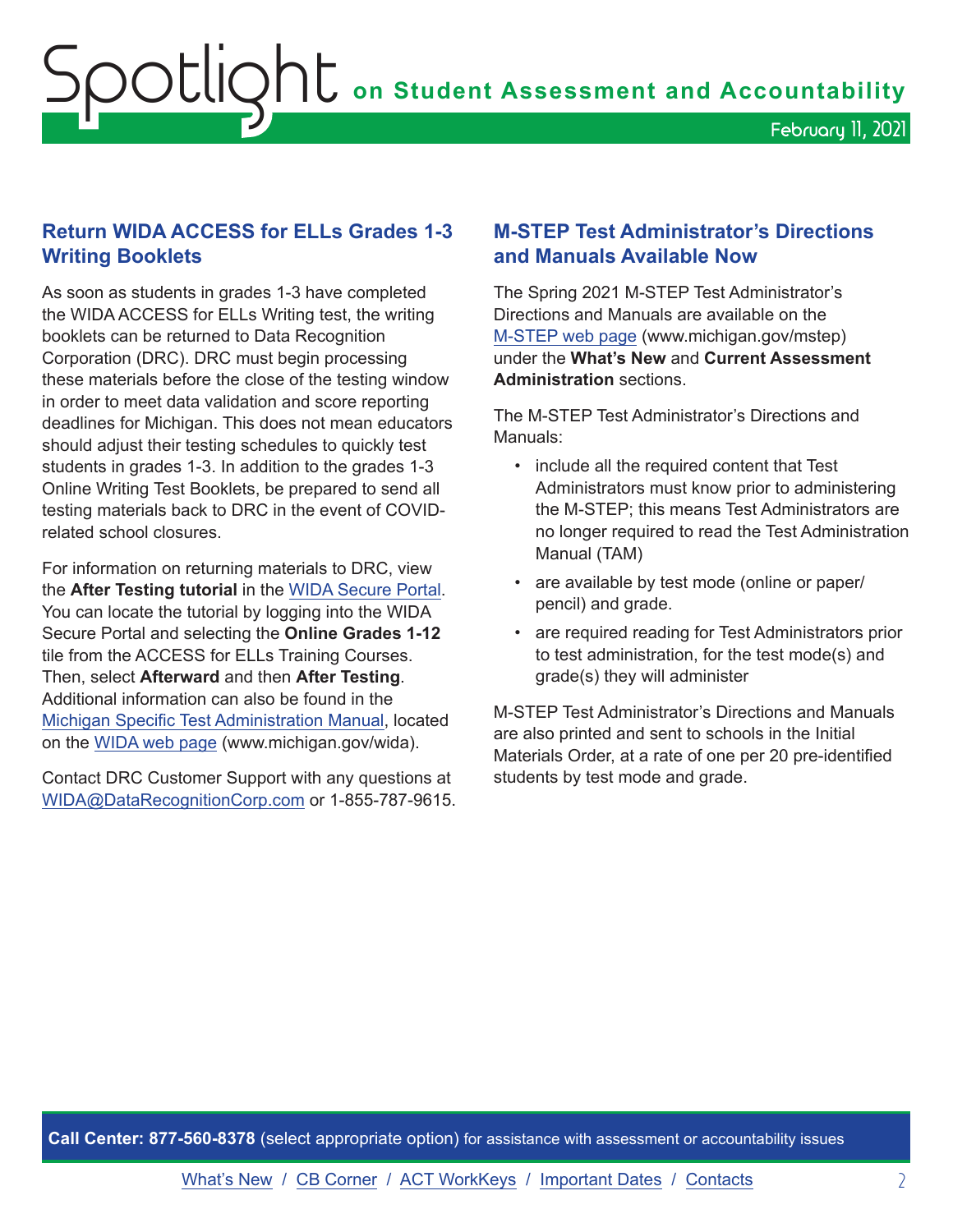<span id="page-2-0"></span>Spotlight **on Student Assessment and Accountability** February 11, 2021





**Call Center: 877-560-8378** (select appropriate option) for assistance with assessment or accountability issues

[What's New](#page-0-0) / [CB Corner](#page-3-0) / [ACT WorkKeys](#page-4-0) / [Important Dates](#page-5-0) / [Contacts](#page-6-0) 3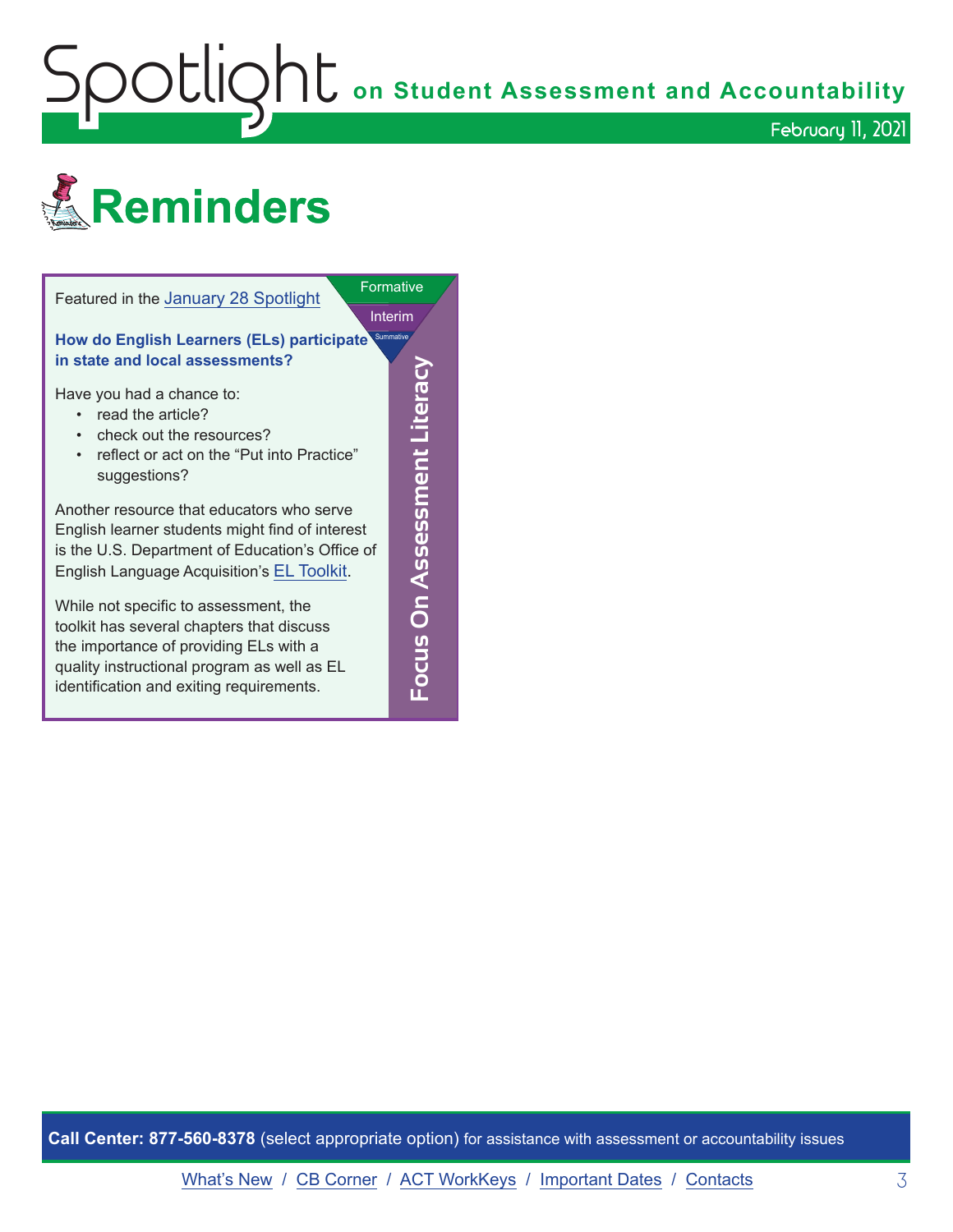$\text{OOL}$   $\overline{\mathsf{Q}}$   $\mathsf{h}\mathsf{t}$  on Student Assessment and Accountability

February 11, 2021

# **CB** College Board Corner

<span id="page-3-0"></span>*Information on SAT*®*, PSAT*™ *8/9, and PSAT*™*10 provided by the College Board*

# **Questions about Fall or Spring PSAT 8/9, PSAT 10, or SAT?**

- Call the Michigan Educator Hotline: 866-870- 3127 (select Option 1)
- Email [michiganadministratorsupport@](mailto:michiganadministratorsupport%40collegeboard.org?subject=) [collegeboard.org](mailto:michiganadministratorsupport%40collegeboard.org?subject=)

# **WHAT'S NEW**

# **Translated Test Directions**

The translated test directions PDFs for use by English learners (ELs) on the SAT with Essay, PSAT 10 and PSAT 8/9 are now available for schools to download, print, and to provide to students on test day. Printed translated test directions will not be shipped to schools.

**Important Note:** The translated test directions are not Michigan-specific but will provide all relevant directions for students. The provided directions use only the standard timing script. If students are also using the time and one-half (+50%) support, test coordinators and proctors should make sure the students know they should pay attention to the timing instructions provided verbally and written on the board.

You can find links to the translated test directions on the [MME web page](www.michigan.gov/mme) (www.michigan.gov/mme) for SAT with Essay, and on the [PSAT web page](http://www.michigan.gov/psat) (www. michigan.gov/psat) for PSAT 10 and PSAT 8/9.

# **REMINDERS**

## **Upcoming Deadlines**

#### **February 17, 2021**

• Deadline to Pre-ID students for the SAT with Essay, PSAT 10, and PSAT 8/9 for standard material orders and pre-printed Pre-ID labels

#### **February 22, 2021**

- Deadline to request state-allowed accommodations and English learner extended time support in SSD Online for SAT with Essay, PSAT 10, and PSAT 8/9
- Deadline for requests to enter or change College Board-approved accommodations for SAT with Essay, PSAT 10, and PSAT 8/9

# **Coming Soon**

- Coordinator planning kits will arrive in schools the week of **March 1, 2021**. The kits include a sample set of manuals that coordinators can use to begin preparing for the administration.
- Coordinators will receive an email the week of **March 1, 2021**, with a link to access the required online training from College Board. Completion of this training is required each spring. More information about training will be available later this month.

**Call Center: 877-560-8378** (select appropriate option) for assistance with assessment or accountability issues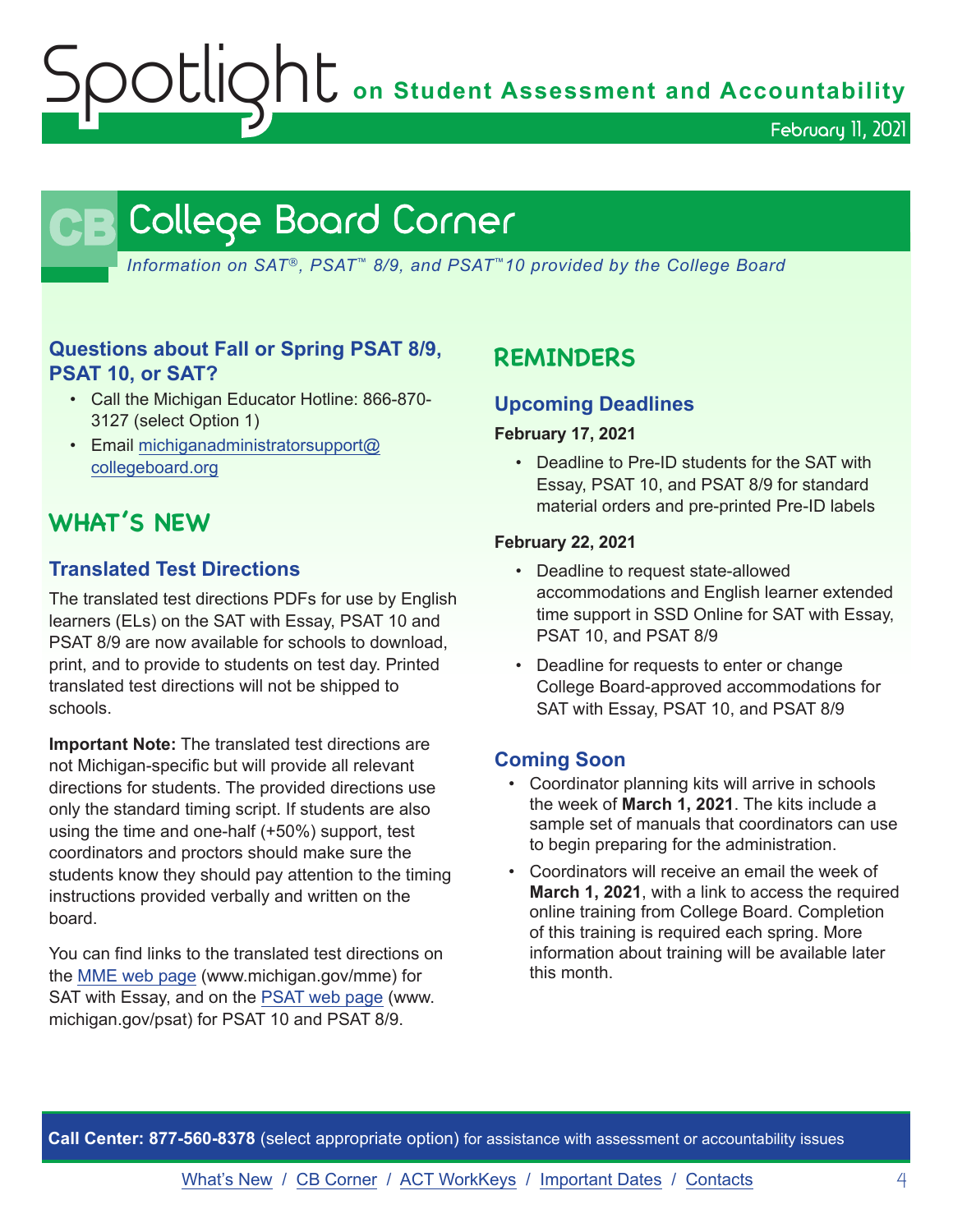$\mathop{\rm O}\nolimits$   $\mathop{\rm Cl}\nolimits$   $\mathop{\rm O}\nolimits$   $\mathop{\rm Cl}\nolimits$  on Student Assessment and Accountability

<span id="page-4-0"></span>**ACT WorkKeys**

# **What's New**

## **Contingency Makeup Testing Window**

For Spring 2021 only, the Office of Educational Assessment and Accountability (OEAA) has authorized contingency makeup test days to be used only if COVID-19 prevents testing due to school closures.

**Wednesday May 5, 2021** (standard time testing date) – only for students unable to test on April 14 or 28

**May 5 - 11, 2021** – accommodated test window to be used only for students absent for the entire accommodations testing windows of April 14–27 and April 28 – May 4 due to school closures related to COVID-19

# **Reminders**

# **ACT WorkKeys Training Webinars**

On February 3, 2021, ACT hosted a training webinar that provided an overview of how to administer the WorkKeys assessments. You may view it [on-demand](https://event.on24.com/wcc/r/2786210/9279DAC5A1986A90716F32200C601BD8).

The webinar will be repeated on **March 9, 2021**. [Register](https://event.on24.com/wcc/r/2786186/CF7F33DC4E50245260EB7C422A035629) to attend.

Both sessions will be recorded and posted to the [ACT state testing website](http://act.org/stateanddistrict/michigan) (act.org/stateanddistrict/ michigan) on the **WorkKeys on Paper** page.

# **Pre-ID Students and Order Test Materials**

The window to submit student data for Pre-ID barcode labels and to order ACT WorkKeys standard-time,

accommodations, and EL support materials is open until **February 17, 2021, 5 p.m.** in the [OEAA Secure](http://www.michigan.gov/oeaa-secure)  [Site](http://www.michigan.gov/oeaa-secure) (www.michigan.gov/oeaa-secure).

February 11, 2021

Refer to the **Pre-ID for SAT, PSAT, WorkKeys, M-STEP, and MI-Access** and the **Spring 2021 Initial Material Orders** articles in the [December 17,](https://www.michigan.gov/documents/mde/Spotlight_12-17-20_710900_7.pdf)  [2020 Spotlight Newsletter \(](https://www.michigan.gov/documents/mde/Spotlight_12-17-20_710900_7.pdf)www.michigan.gov/mdespotlight) for complete information.

Refer to the [January 14, 2021 Spotlight Newsletter](https://www.michigan.gov/documents/mde/Spotlight_1-14-21_713022_7.pdf) (www.michigan.gov/mde-spotlight) for additional information about the WorkKeys test materials that are available for ordering.

# **Upcoming Events and Deadlines**

For all upcoming events and deadlines, be sure to reference the following documents:

- [ACT WorkKeys Schedule of Events](https://content.act.org/michigan/r/YWy2bAxclTdZAcOxrrNErw/root), posted on the **WorkKeys on Paper** page
- MME and High School PSAT List of Important [Dates](https://www.michigan.gov/mde/0,4615,7-140-22709_35150-544814--,00.html), found on the [MME web page](www.michigan.gov/mme) (www. michigan.gov/mme) under **General Information**

# **Contacting ACT**

If you have questions, you may:

- 1. contact ACT via the [Contact Us web page](http://www.act.org/aap/state/contact.html) [\(www.act.org/aap/state/contact.html\)](https://www.act.org/aap/state/contact.html)
- 2. call ACT at 800-553-6244 between 9:30 a.m. – 6:00 p.m. ET
	- standard time: ext. 2800
	- accommodations: ext.1788
- 3. email accommodations questions to [ACTStateAccoms@act.org](mailto:ACTStateAccoms%40act.org?subject=)

**Call Center: 877-560-8378** (select appropriate option) for assistance with assessment or accountability issues

[What's New](#page-0-0) / [CB Corner](#page-3-0) / [ACT WorkKeys](#page-4-0) / [Important Dates](#page-5-0) / [Contacts](#page-6-0) 5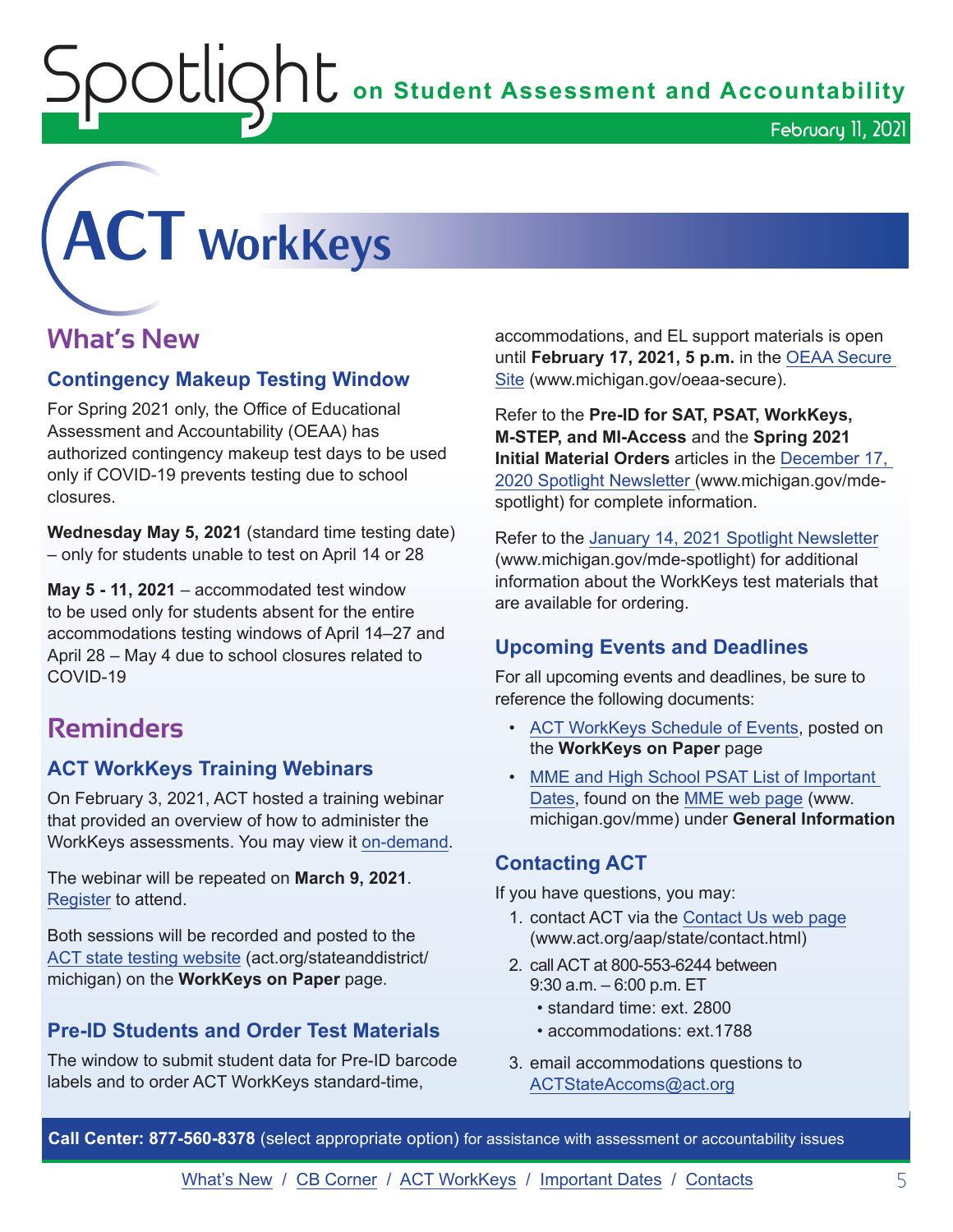# on Student Assessment and Accountability February 11, 2021

# <span id="page-5-0"></span>**Important Dates**

# **Approaching Deadlines!**

#### **February 17, 2021**

• **M-STEP, MI-Access, SAT, PSAT, and ACT WorkKeys** Pre-ID for barcode labels and Materials Order window **CLOSES**

# **February 2021**

# **M-STEP and MI-Access**

#### **Now – March 5, 2021**

• Window for [Alternate INSIGHT Availability](https://www.surveymonkey.com/r/INSIGHTAvailabilityRequest) [requests](https://www.surveymonkey.com/r/INSIGHTAvailabilityRequest) – for schools with regular instructional hours after 4 p.m., who plan to schedule **M-STEP** or **MI-Access FI** test sessions that extend beyond 4 p.m.

#### **Now – February 22, 2021**

• Window to assign students to online testing sessions in the OEAA Secure Site for **M-STEP** and **MI-Access**

## **WIDA**

#### **Now – April 9, 2021**

• **WIDA ACCESS and Alternate ACCESS for ELLs** Off-site Test Administration Request window in OEAA Secure Site

#### **Now – April 9, 2021**

• **WIDA ACCESS for ELLs** Pre-identification of students in OEAA Secure Site window

#### **Now – April 9, 2021**

• **WIDA ACCESS and Alternate ACCESS for ELLs** testing window (extended for Spring 2021)

# **SAT and PSAT**

Wed

#### **Now – February 22, 2021**

• Window to submit state-allowed accommodations and English learner extended time requests for **SAT with Essay**, **PSAT 10**, and **PSAT 8/9**

l nu

FП.

5

12

6

13

# **Early Literacy and Mathematics**

#### **Now – February 22, 2021**

• Window to assign students to online testing sessions in the OEAA Secure Site for Spring 2021 **Early Literacy and Mathematics Benchmark Assessments**

#### **Now – June 29, 2021**

• **Early Literacy and Mathematics Benchmark Assessments (K-2)** Pre-identification of students in OEAA Secure Site window

# **March 2021**

# **M-STEP, MI-Access, and Early Literacy and Mathematics**

#### **March 5, 2021**

• The DRC INSIGHT Portal opens for student and test session management.

# **ACT WorkKeys**

#### **March 9, 2021:**

• Test Administration Training Webinar [Register here](https://event.on24.com/wcc/r/2786186/CF7F33DC4E50245260EB7C422A035629)

**Call Center: 877-560-8378** (select appropriate option) for assistance with assessment or accountability issues